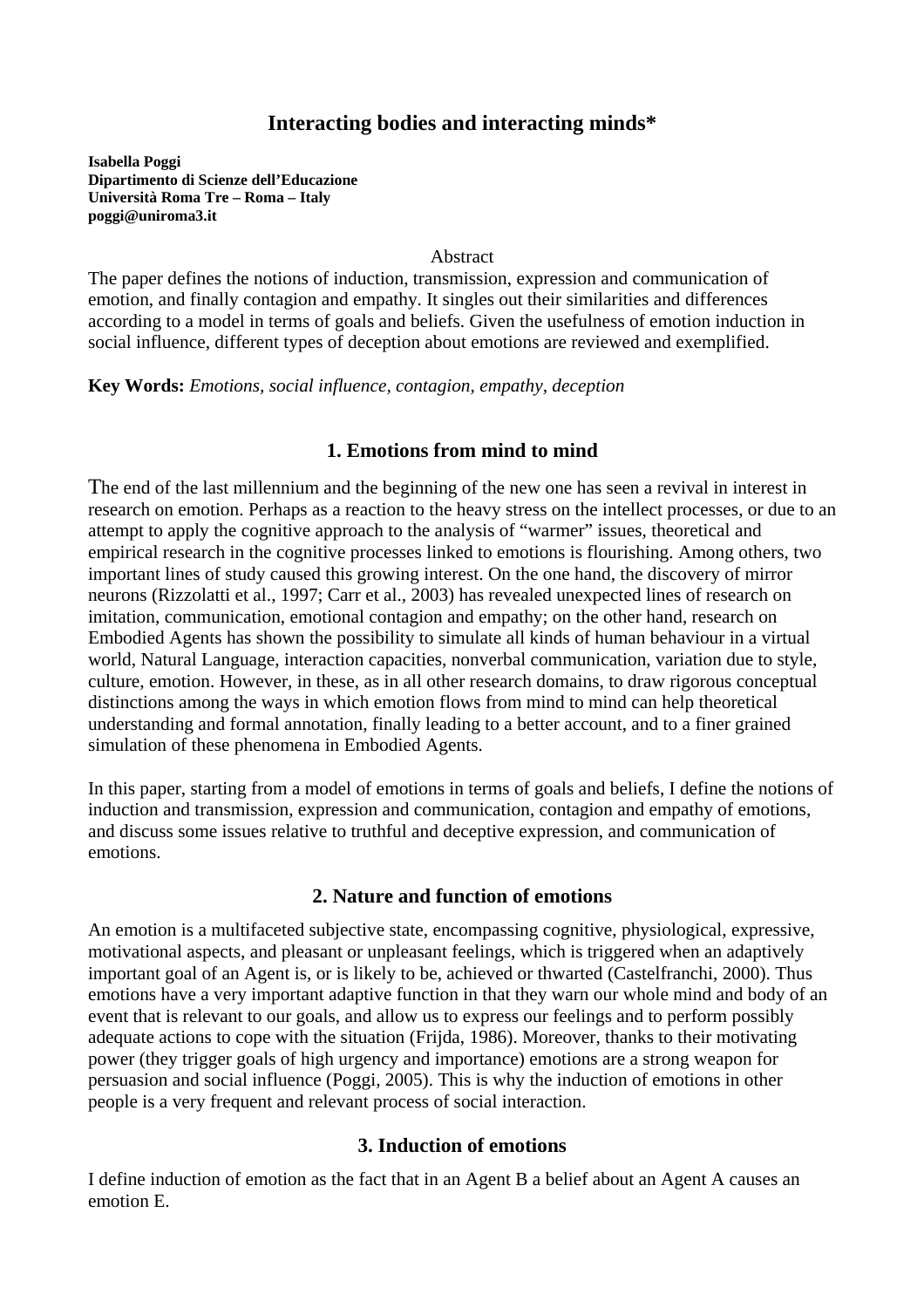The belief that induces an emotion may concern an event that occurs to A (for example, *A stumbles down and B worries about her*); or a feature of A (*A is so beautiful that B falls in love with her*); an action (*A suddenly arrives behind B and B is scared*; *A does a funny thing and B enjoys it*; a communicative action (*A tells B that B has won a competition, and B exults*), or finally an emotion of A (*A is happy for winning a competition, and B is happy too*).

Apart from the case in which an emotion is induced in B by an event that occurred to A, where the emotion induction is necessarily a bare effect of this event, in all other cases the emotion felt by B can be either simply an effect, either predicted or not, but not wanted by A, or a goal of A. So, in many cases, when what causes an emotion in B is an action of A (for example, if *A suddenly arrives behind B and B is scared*) the emotion induction in B is a bare effect, not a deliberate goal. However, even a communicative action may not have the goal of causing an emotion to B, and yet have the effect of inducing one: for example if *A inadvertently tells B something which is bad news for B, and B becomes sad*. Or else, B may feel an emotion because she sees A feeling one, even if A, while expressing it, did not want to transmit it. In other cases, A really has the goal of having B feel an emotion: *she goes "booh!" to scare him*, *she hides an object to make him angry*, *she does something funny to amuse him* (action); or else, *she gives him bad news to have him suffer*, *tells a joke to make him laugh* (communicative action); or finally, *she shows sad to elicit compassion* (emotion).

Not always does knowing of another's emotion induce an emotion in us: there is not a reciprocal one-to-one correspondence, a necessary cause-effect relationship between knowing of others' emotions and feeling emotions; but quite often this is the case.

In this paper I analyse the cases in which induction of an emotion in B is caused by a belief about an emotion of A.

How can we know the Other is feeling an emotion ? There are three ways to come to have a belief about another's emotion: through expression, communication, and inference.

## **4. Communication of emotions**

According to the model of communication I adopt (Castelfranchi & Parisi, 1980; Conte & Castelfranchi, 1995; Poggi & Magno Caldognetto, 1997; Castelfranchi & Poggi, 1998; Poggi, 2006; 2007 a), a process of communication, in a general sense, takes place when:

- an Agent A has the goal G that another Agent B come to have the belief K
- in order to achieve goal G, A produces a signal *s* that A believes is linked to belief K (the Meaning of signal *s*), both in A's and in B's minds, according to a Communication System CS
- the signal *s* is a behaviour or a morphological trait that is produced by A in some productive modality (by some organs of A's body) and can be perceived by B in some receptive modality (visual, auditory, olfactory…)
- a Communication System is a set of rules to put signals and meanings in correspondence.

Since the notion of goal used in this model is a very abstract notion of a regulatory state (Miller, Galanter & Pribram, 1960), that is, simply a state that determines action, A's goal G of communicating belief K is not necessarily a deliberate and conscious goal. First, it may be either an *internal* goal of an individual agent or an *external* goal (Castelfranchi, 1981), one impinging on an Agent for the sake of biological functions or social ends. Some communicative signals are governed by biological goals, like blushing in humans, or the dance of bees; others are determined by the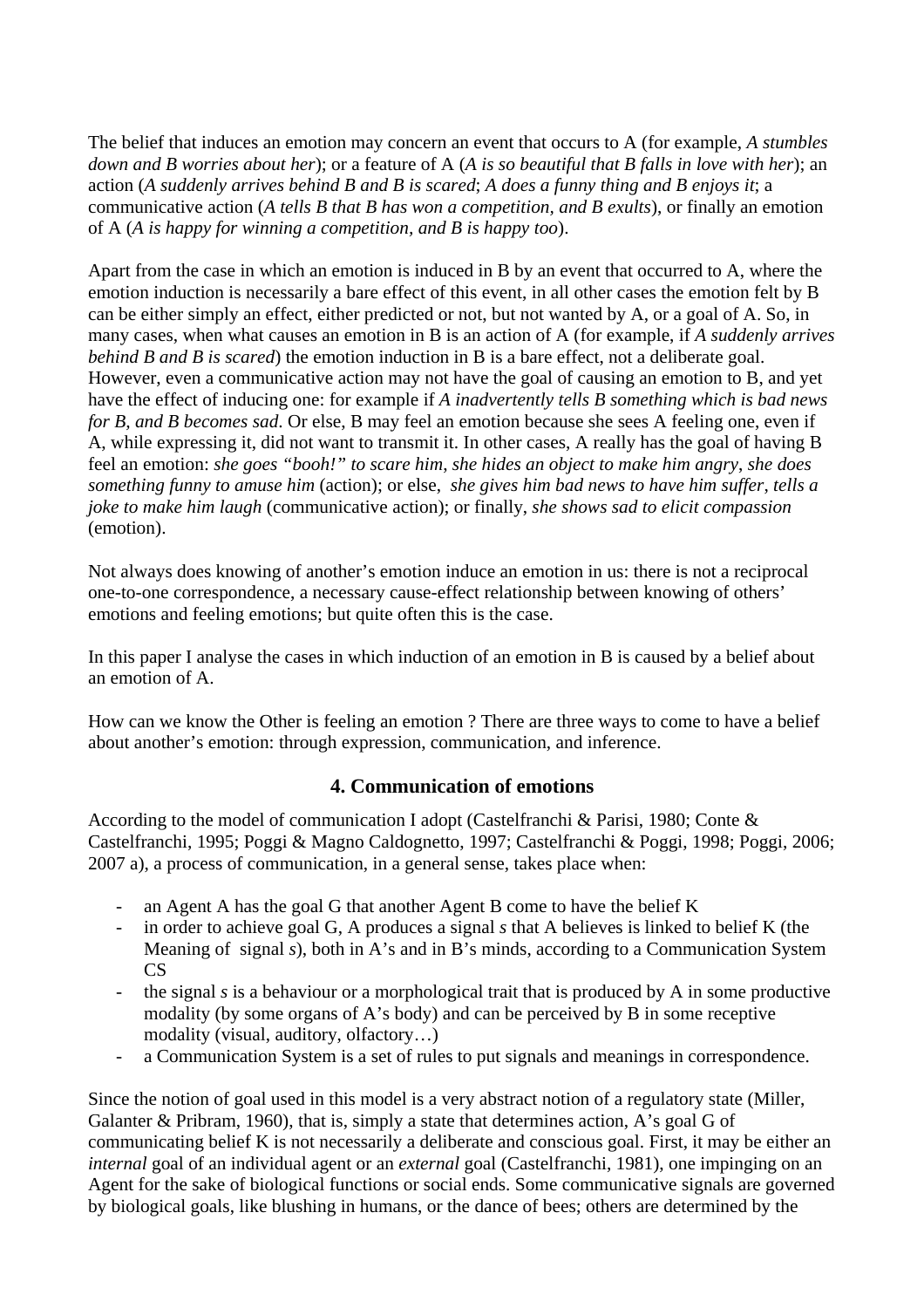social ends of communicating one's social role or social belonging, like a cop's uniform, or an adolescent's piercings.

Moreover, even an individual's internal goal of communicating may be represented at different levels of consciousness. For example, my goal of communicating is *conscious* if I am angry with a friend of mine and I tell him: "I am very angry with you"; it is *unconscious* if I consciously do not want to show anger to my friend, but inadvertently I pull a long face with him; and it is a *tacit* communicative goal when I emphasize the comment of my discourse with baton gestures, or by raising my eyebrows.

Given this general definition of communication, there are at least three ways in which an Agent A can explicitly transmit to another Agent B the belief K that she is feeling an emotion: 1. communication in a strong sense, 2. communication in a weak sense, and 3. expression.

### **4.1. Communication in a strong sense**

We have communication of emotion in a strong sense when

- A is feeling an emotion E
- A has the goal that B know that A is feeling E
- A is aware that A has the goal that B know of A's emotion
- A has the goal that B know that A has the goal that B know A is feeling E
- A produces a communicative signal CSE of emotion E

Emotion communication (in a strong sense) holds when A feels an emotion and has the goal for B to know that A is feeling it, but also has the goal for B to know that A has the goal of letting him know A feels E; and this is possible because A is conscious of her goal of having B know of her emotion. In order to achieve this goal, A produces a communicative signal of emotion. For example, *a teacher, really happy to meet her colleague, tells her: "I am happy to see you"*. Here A has the goal for B to know that A is feeling an emotion, but it is not sufficient for her that B simply knows this, she also wants it to be herself who lets B know, and furthermore wants to let B know it is just A who wants him to know it.

Emotion communication in the strong sense always and necessarily holds in the verbal communication of emotions. In verbal languages (Poggi & Magno Caldognetto, 2004), when we communicate our emotions we can provide information about three kinds of contents:

- 1. that we are feeling some emotion
- 2. which emotion we are specifically feeling
- 3. what was the event that caused it.

And we can do this by exploiting different communicative resources, singularly or in combination:

- a. lexical resources (nouns, verbs, adverbs, interjections that mention emotions)
- b. syntactic resources (for example, emphatic constructions using left-dislocation)
- c. morphological resources (like diminutives to communicate tenderness, deprecatories to communicate contempt)
- d. phonological (segmental and suprasegmental prosody).

In verbal language the display of emotions is strictly rule governed and implies total awareness, therefore it is communication in a strong sense.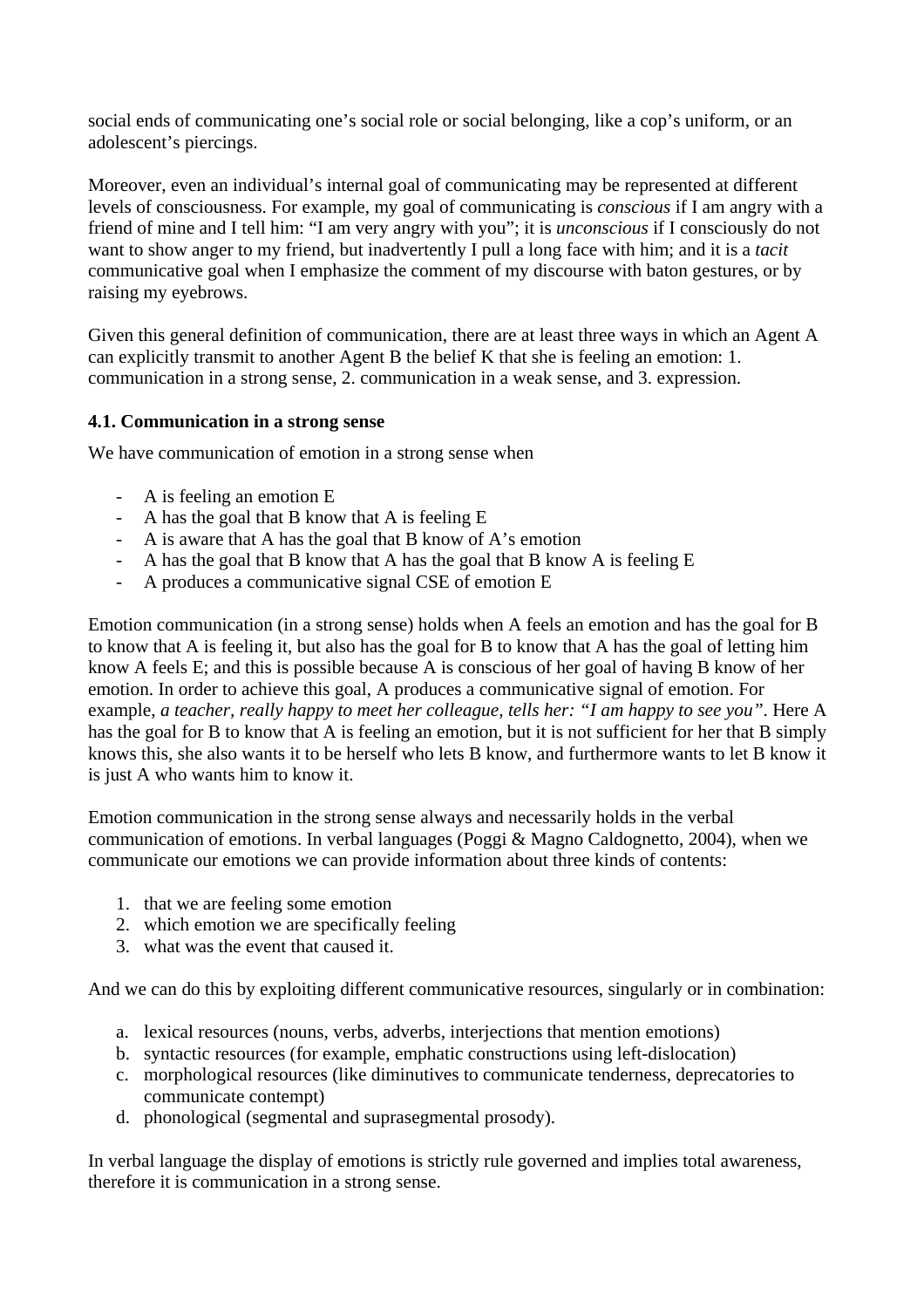On the other hand, another way exists to display emotions – one that is not so aware but tacit, or unconscious, and generally biologically governed: emotion expression.

## **4.2. "Non-social" vs. "communicative" expression**

I define as emotion expression the fact that A, when feeling an emotion, to give vent to it, produces an expressive signal that is a physical stimulus perceivable by other agents (a behaviour, like smoking avidly, or a morphological trait, like a pale face), that is produced as a side effect of physiological correlates of A's emotion and, through the mechanism of signification, may give other agents the belief that A is feeling that emotion. For example, *A is anxious about her exam and walks up and down nervously*; or, *while meeting a boy she likes, she feels deeply moved, and her voice trembles*.

In this sense expression is meant in its etymological sense (*ex premere* = to press out), and viewed as a way of giving vent to something. A simply has the goal of lowering her level of arousal; her goal is not to have others know about her emotion , so much that we can even call this a kind of "non-social" expression. But nonetheless, the perceivable stimulus produced by A may be interpreted by B as a signal of A's emotion.

Beside this "etymological" sense of expression, we have "communicative expression". It is a kind of communication that is different from "non-social" expression in that in it A does have the goal for B to know of her emotion; but it differs from communication in the strong sense because

- the goal of communicating is either an unconscious goal or a biological function
- A does not have the goal of making it known that she has the goal of making known
- A does not provide information about the event that caused the emotion, but only about the emotion itself
- the expression is produced necessarily at the same time the emotion is felt (Poggi, 1981) (otherwise, if the emotion is reported, it can only be communication).

### **4.3. Communication in a weak sense**

It may also exist, however, a case in between expression and communication in a strong sense: a case of "communication in a weak sense". You have communication of an emotion in a weak sense when A feels an emotion and produces a communicative signal of it, because A has the goal for B to know that A is feeling it. The goal of communicating is not a biological goal but an internal goal of the individual; nonetheless, it is not necessarily a conscious goal – A *does not* have the goal for B to know that A has the goal to let B know of her emotion. For example *the teacher, when meeting her colleague, spontaneously smiles at her, not out of bare politeness, but because she wants to let her understand she is happy to see her*. Not being a hypocrite smile, it is not necessary for A to produce it with full awareness; and if the goal of smiling is not completely aware also the meta-goal (I want you to know that I want you to know), which is the condition for communication in the strong sense, is not present.

## **5. Inferring emotions**

It is not necessary for A to express or communicate her emotion in order for B to know A is feeling it; B can also come to know this through inference. Suppose B knows from radio of a misfortune that occurred to A, who B does not know personally; even if B does not receive any expressive cue of A's sorrow (for instance, A is not interviewed while crying), B can imagine how A feels. And he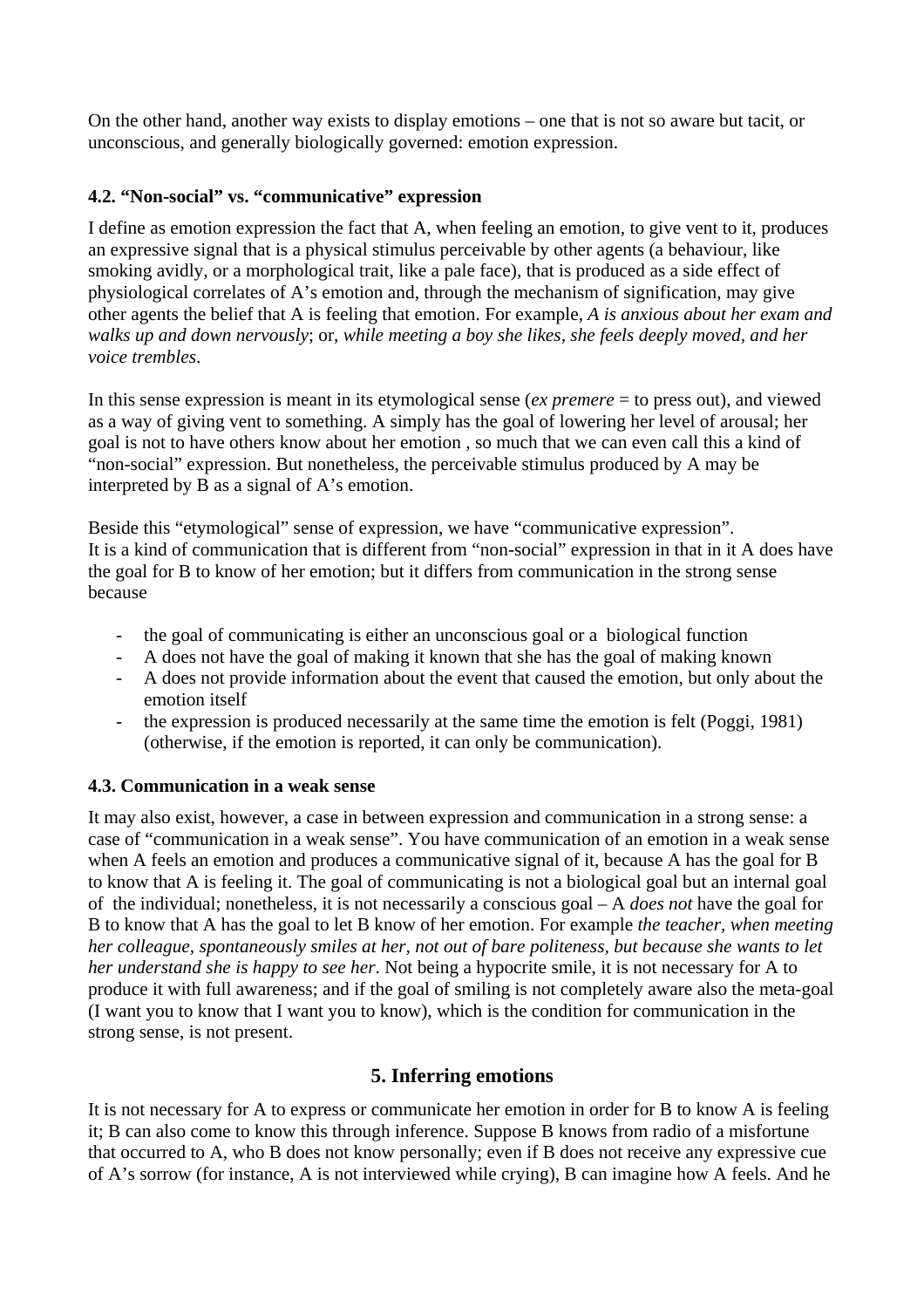can do this in two ways: either through a more detached route, reasoning, or through a more involving route, putting himself in A's shoes (Castelfranchi, 1988).

Through reasoning, B thinks of the event that occurred to A and, on the basis of a general rule, according to which such an event thwarts important goals of people, B infers that A is feeling sorrow. By putting himself in A's shoes, B imagines how he himself would feel, if such and event occurred to him. To do so, B imagines to be A, and in his own mind simulates those processes that could go through A's mind in that situation, and hence the emotion that B himself would feel if he were A. This simulation may be "ego-centred" if, while reproducing A's thoghts, B attributes her his own goals and beliefs; or "de-centred", if he simulates A while attributing her goals he in fact thinks could be A's goals.

As we shall see below, putting himself in someone else's shoes leads B not only to understand that A feels a certain emotion, but to feel it, such that we have a case of emotion induction that we call empathy.

## **6. My emotion, your emotion**

When an emotion stemming from an emotion felt by A is induced in B, what is the relationship between A's emotion and B's emotion? The emotion induced in B, with respect to the emotion felt by A, may be:

a. Similar - for example: *A communicates her happiness to her friend B and B feels happy too*. *Teacher A expresses her passion for her class topic and students come to feel interested in it*. In this case the structure of the relationship is:

> A feels E about  $X \rightarrow B$  feels E about X: the subject feeling the emotion is different, but the Emotion is identical or similar, and the object is the same;

b. Reciprocal: *A tells B she loves him and B starts to love her*. Here,

A feels E toward  $B \rightarrow B$  feels E toward A: the emotion is the same, but subject and object change places;

- c. Complementary: *A tells B she is very sad and B feels compassion for A*; or else, *A tells B she is very happy and B feels envy*. Here,
	- A feels E1 about  $X \rightarrow B$  feels E2 about X: the emotion is different, the subject changes, and the previous subject becomes the object.

## **7. Emotion transmission**

I define transmission of emotions as the fact that an Agent B comes to feel an emotion identical or similar to one felt by another Agent A, and this is due to a process of induction of the emotion from A to B.

Typical cases of emotion transmission are contagion and empathy.

# **8. Emotional contagion**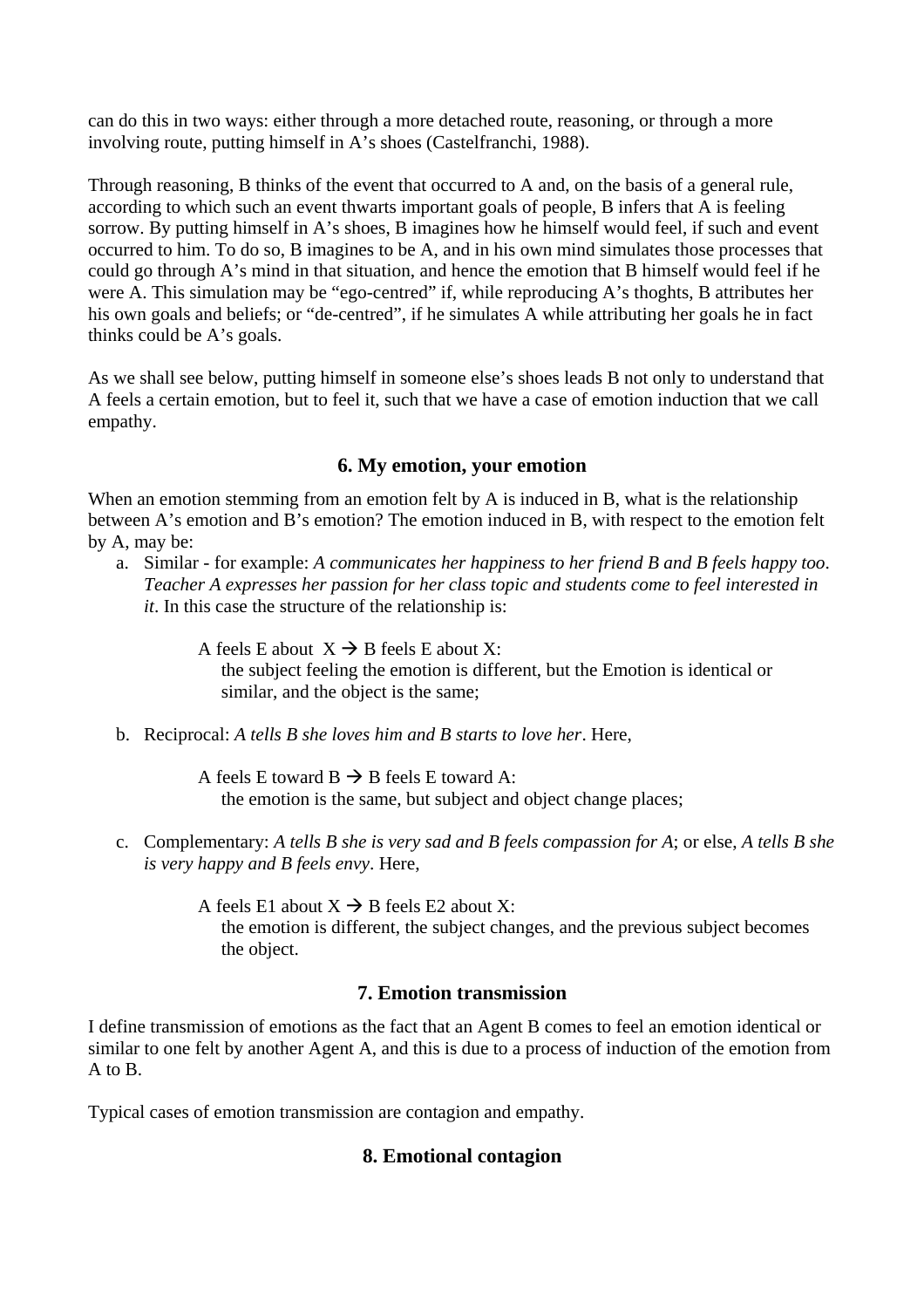I define as contagion a case of emotion induction in which A's production of an expressive signal ES of an emotion E1 causes B too to feel an emotion E2 that is identical or similar to the emotion expressed by A.

About the temporal sequence of this device one can put forth different hypotheses, according to the theory of emotions one takes as most plausible. According to James-Lange peripheral theory, where peripheral sensations induce an emotional feeling (I am afraid because I am fleeing), the following sequence can occur (Hatfield, Cacioppo & Rapson, 1997):

- a. A feels an emotion E
- b. A produces a communicative emotional signal ES that expresses his emotion E
- c. B perceives signal ES
- d. B produces ES
- e. B feels an emotion that is the same as A's, or similar to it

B's perception of A's emotional signal causes B to re-produce this signal (c. causes d.), and B's production of the peripheral signal triggers the corresponding emotion (d. causes e.).

According to this hypothesis, Agent A feels an emotion and expresses it with an expressive signal; Agent B perceives the signal and he reproduces it, in an automatic way (that is, not necessarily with a high level of consciousness and intentionality). The very fact of reproducing A's emotional signal triggers the corresponding feeling in B.

a. A's emotion  $\rightarrow$  b. A's signal  $\rightarrow$  c. B's perception of A's signal  $\rightarrow$  d. B's signal  $\rightarrow$  e. B's emotion

Passage from b. to c. can be accounted for by the activity of *mirror neurons*, the neurons that fire both in perception and in production of body movements and give rise to imitation in some primates. Thanks to this device, A's signal may almost automatically cause the production of B's signal. But how can you pass from d. to e., that is from the signal produced to the corresponding emotion? Accounting for this passage calls to another very discussed issue in emotion theories: the hypothesis of facial feedback (Darwin, 1872; Hager & Ekman, 1983) according to which the direction of causality between emotional internal experience and external expression could be close to that of peripheral theories – it is not only the feeling that determines expression, but expression itself may determine the feeling. Among the implications of this hypothesis is the fact that the whole process is not necessarily subject to deliberate and conscious control, both for A and B: A may be conscious or not that she is producing emotional signals, and may deliberately choose to produce, or to not produce some. Obviously in some cases contagion, on the part of A, is deliberate and conscious, for example in *the politician who harangues the crowd by expressing his emotions and transmitting them to people*.

Emotional contagion may hold for negative emotions like anxiety (many of us may have experienced being affected by a schoolmate's anxiety while waiting to take an exam), but also for positive emotions like mirth (a passer-by who walks whistling may put one in good mood); and typically yawning and laughter are contagious. A positive emotion typically subject to contagion is enthusiasm that, when passed on to others, causes an effect of amplification, by triggering more and more enthusiasm in other people: as soon as A transmits her enthusiasm to B, both A and B feel enthusiasm, both express it, both reciprocally perceive each other's enthusiasm, and the intensity of the emotion is raised in both (Poggi, 2007 b).

### **9. Induction as an effect, induction as a goal**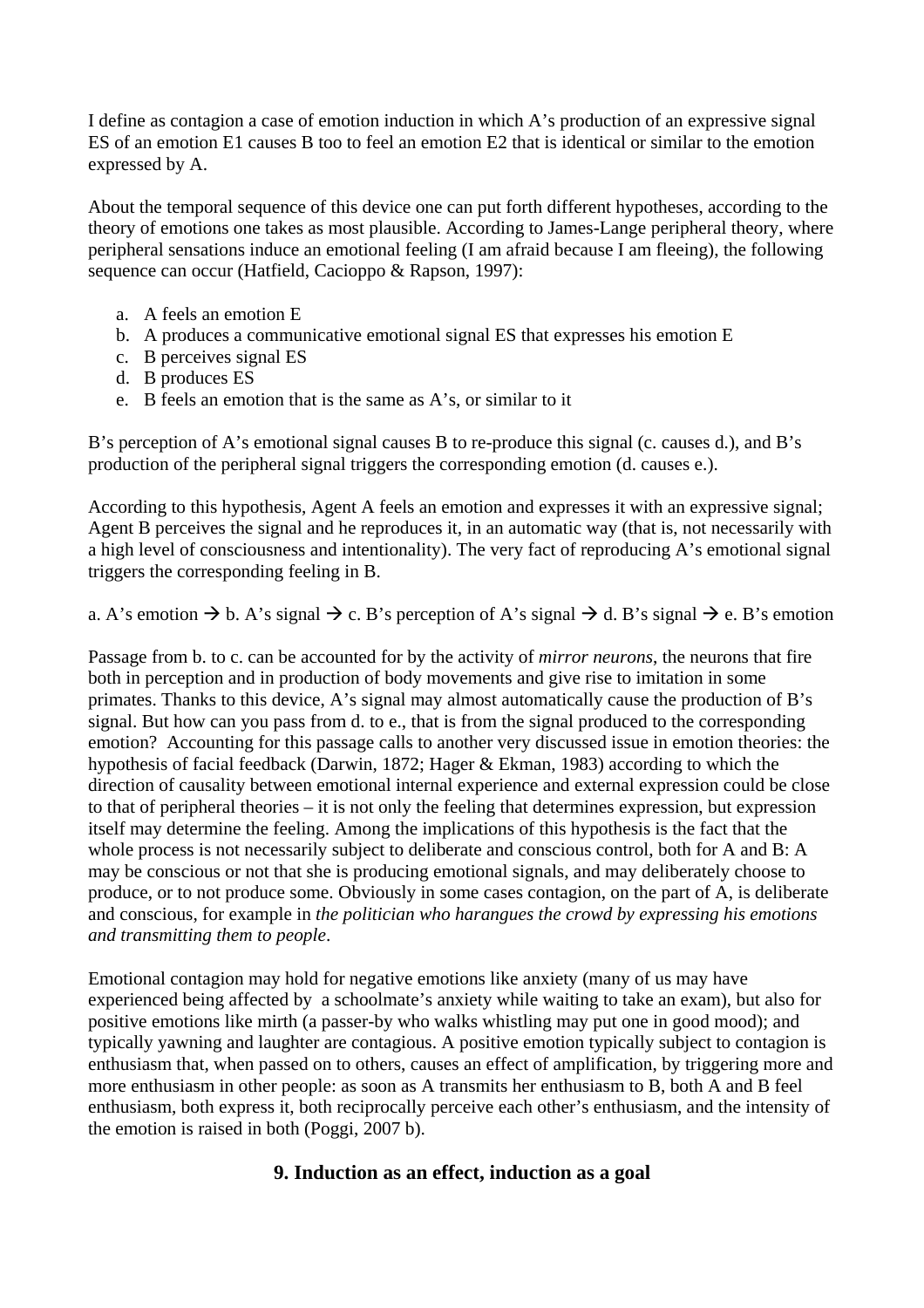As we mentioned, when A lets B know that A is feeling an emotion, this may cause, either as an effect or as a deliberate goal, the induction of an emotion in B. To see the differences between these cases, let us analyse some examples.

### **9.1. Contagion as an effect**

*A is anxious for her examination and is nervously walking up and down outside the classroom. After a while, B feels nervous too.* Here A is feeling and expressing an emotion: she does not have the goal of influencing B or of having B feel emotions, and B is not even mentioned in A's goals; she simply has the goal of lowering her own emotional tension, her arousal, and for this reason she produces an expressive signal; but in doing so, she induces a similar emotion in B. In this case not only is it that A cannot even be aware that she is producing a signal of anxiety; but B may not be aware that he is perceiving that signal. He suddenly starts feeling nervous, without even knowing why. This is a case of non-deliberate and automatic induction of emotion: a case of emotional contagion.

I define as "emotional contagion as an effect" the case in which the induction of an emotion in B is an effect of an emotional expression produced by A: that is, the fact that the expression of an emotion by A has the effect (not deliberately planned by A) that B feels the same or a similar emotion – one, for example, of the same family and only less intense.

However, this induction of an emotion through contagion, which in the example above can be completely unaware and non deliberate, can also be wanted by A: in some cases, A deliberately acts with the goal of transmitting her own emotion to B. This gives rise to another case.

#### **9.2. Contagion as a goal**

A feels an emotion, and she has the goal of having B feel it too. In order to this, she produces a communicative signal. For example, *a politician expresses his indignation very strongly in order to have constituents feel indignation too*. Here A feels an emotion, and believes that if B knows she feels it he is likely to feel it too, and wants B to feel it; so A produces a communicative signal of that emotion. In this case contagion is obtained not through a bare expression, but through an act of communication in a strong sense, in which the politician not only wants the constituents to know of her indignation, but also wants them to know that she has the goal of letting them know of her indignation. The only problem here, as we shall see in Section 11, is that the more B believes A deliberately wants to pass him her emotions, the less effective contagion is, since in this case B may think that A is specifically concerned with inducing that emotion.

### **10. Empathy**

Empathy holds when an emotion E is induced in an Agent B, and this induction is caused by a belief of B that some other Agent A is feeling the same or a similar emotion. The belief that A is feeling emotion E may be caused either by the fact that A actually expressed or communicated it, or simply by the fact that B has inferred this emotion of A, by reasoning or by putting himself in A's shoes.

If A explicitly expressed, or communicated her emotion (whether consciously and deliberately or not), and if he she really feels it, we can, insofar as contagion is concerned, call this a case of emotion transmission. But if no explicit communication or expression has occurred, and the belief about A's emotion is only inferred by B, it may happen that only B comes to feel that emotion; and in this case this is not emotion "transmission".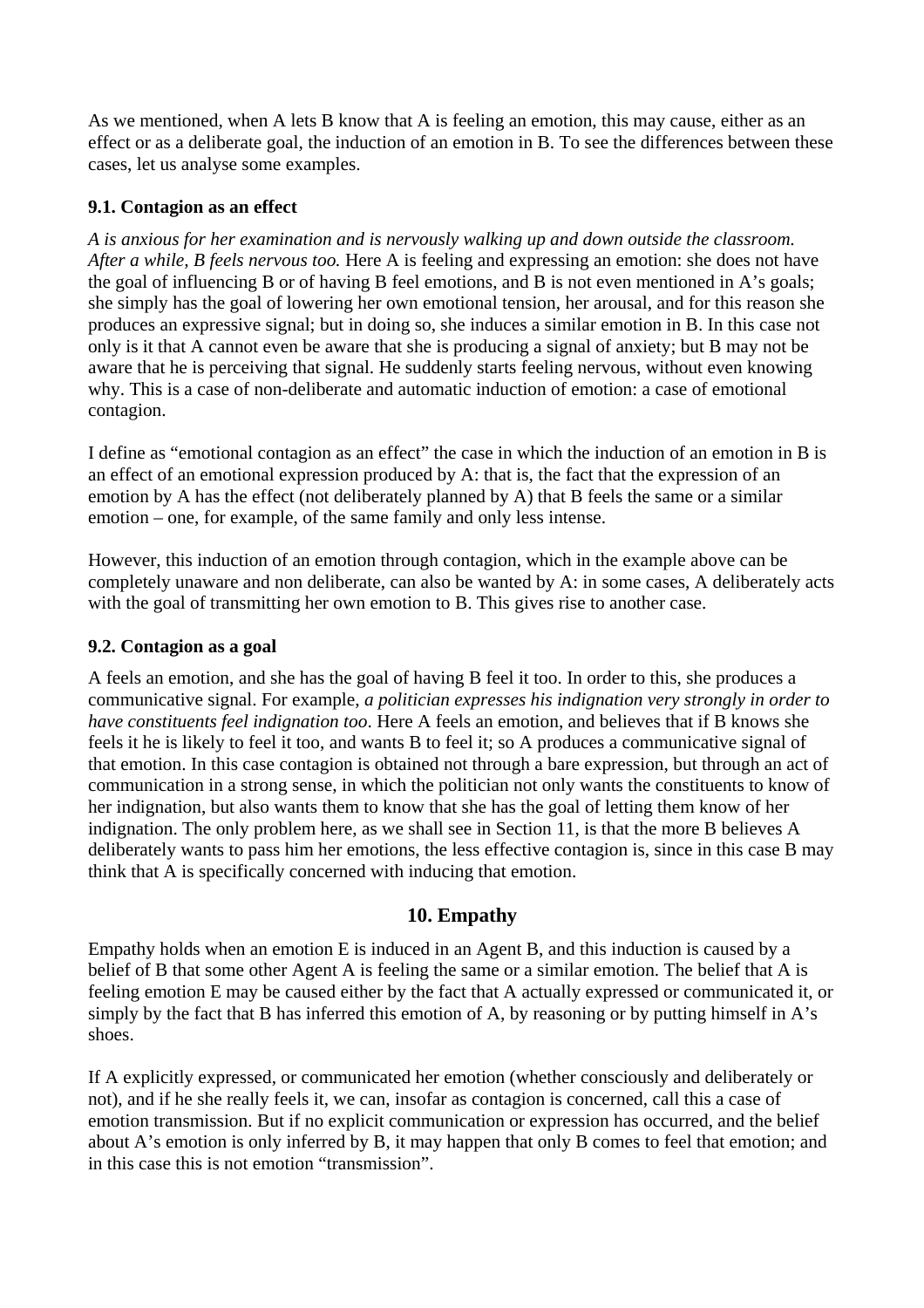In fact, empathy can also occur, so to speak, only on the part of B. For B to feel empathic to A, in fact, it is not necessary for A to really feel an emotion. It may be that A is a very cold person, one not very keen to emotion, while B is a warm person, who simply by imagining one is in some situation tends to feel the corresponding emotion himself. So empathy can even be defined as the fact that B feels an emotion just because he believes that A feels one, or could / should feel one.

What are the routes to empathy? That is, how does B come to the belief about A's emotion? In some cases, this belief is explicitly expressed or communicated by an emotional signal produced by A: the same start as for contagion. So empathic people may, in some cases, be the ones who are keener to emotional contagion. But empathy is a way of emotion transmission that is both ontogenetically and philogenetically more evolved than contagion (Bonino, Lo Coco & Tani, 1998), just because it is not strictly dependent on the other's emotional expression. In empathy, the other's emotion can also be inferred: a belief about A's emotion is autonomously generated by B either through a quite "cold" and detached route (reasoning) or through a more involving one (putting oneself in the other's shoes). So, when empathy is allowed by contagion, that is by A's expression, B's emotion is directly triggered by it: so to speak, feeling precedes knowing. But if no expression and no contagion are present, B can be empathic to A simply because he understood how A may have felt. In fact, empathy requires a higher cognitive development than contagion, because it implies a capacity for role-taking and at the same time requires and allows for a higher detachment from the other's emotion. This is what, for example, allows a social worker or a psychotherapist not to be overwhelmed by her client's sorrow, and to be stronger in helping him. But here we want to focus on other differences between contagion and empathy.

a. Empathy, different from contagion, is self-generated by B

Not only is it not necessary for B to perceive A's expression or communication, since he can infer A's emotion, but, even more, B may come to feel the emotion he attributes to A even if A actually does not feel it.

b. Empathy differs from contagion in the direction of action: in empathy there is an "active" attitude of B as opposed to a "passive" attitude in contagion

While contagion goes from A to B, and B is in a sense a passive receiver of the emotion flow first coming from A, in empathy it is B who, so to speak, "goes to take the burden" of A's emotion. It is A who infects B, but it is B who is empathic to A. And even when B's empathy is first triggered by contagion, B's being empathic implies that B is actively accepting this contagion and taking the emotion on himself.

c. In contagion feeling the emotion is functional to B's goals, while in empathy it is functional to A's goals.

An emotion is an adaptive device that monitors the state of achievement or thwarting of the important adaptive goal of an Agent. The emotion felt, and the actions eventually triggered by it, are generally functional to bring about the conditions to achieve the goals of the Agent put at risk by the situation. So, fear monitors the goal of survival and physical well-being, and triggers the action of flight or fight; shame monitors the goal of image and self-image, and triggers the action of avoiding exposure or of apologising.

In contagion the emotion felt, as well as the action triggered in B, are functional to the goals of B, while in empathy the emotion and the action are functional to the goals of A. If contagion of panic holds, I escape to save myself, you escape to save yourself. But in empathy, if I am sad for you I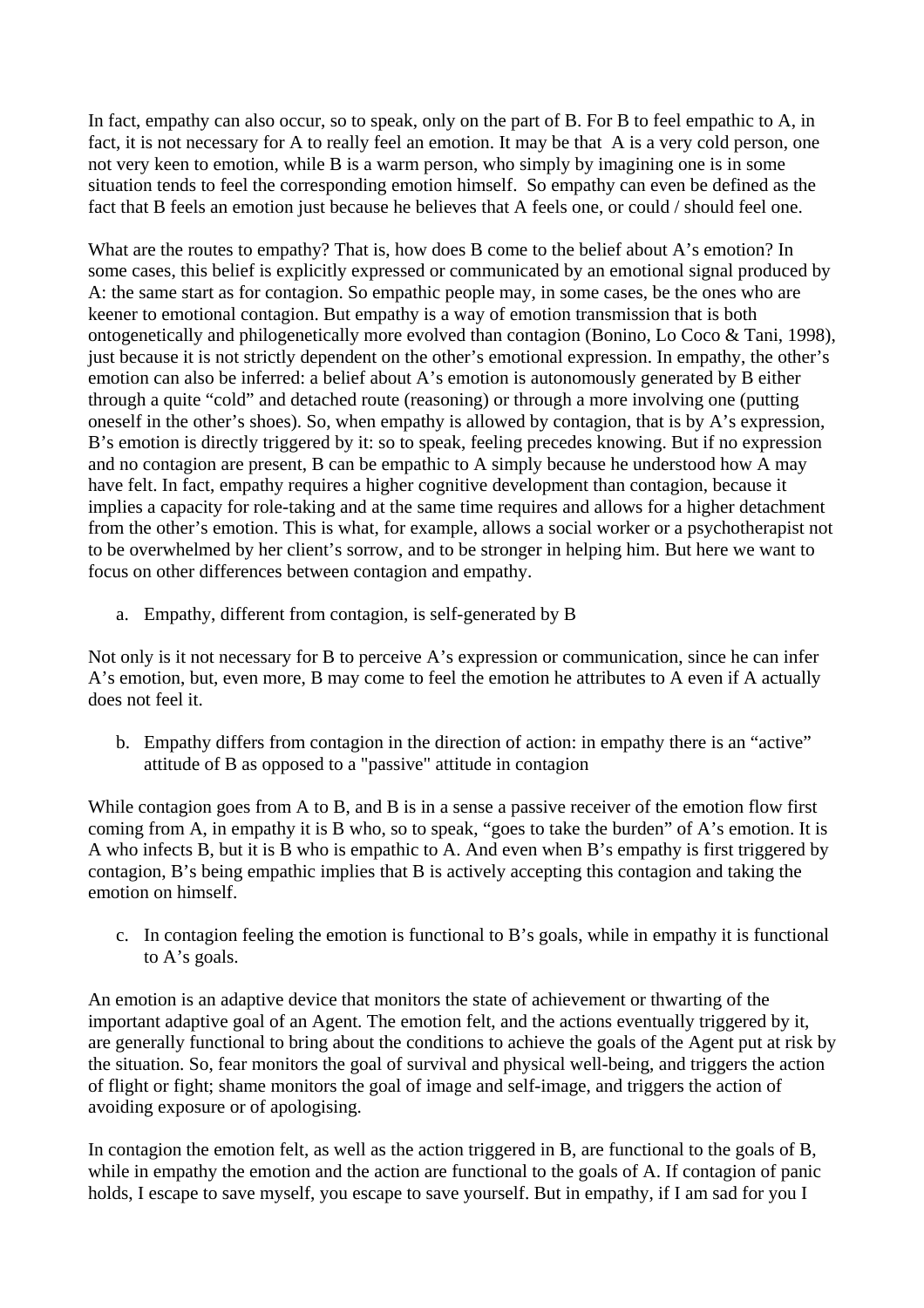may tend to help you: so my emotion is for you, not for me. This is why empathy is linked to altruism (Batson, Ahmad, Lishner & Tsang, 2002). In contagion emotion is useful to one's goals; in empathy it is useful to the other's goals.

### **11. From the goal of induction to deception**

As we have seen, in many cases inducing emotion in others is not simply an effect but a goal. Very often we want to cause others to feel some emotions. One of the most frequent reasons for this is that emotions, having a very strong motivating power, induce action. So when we want to influence other people, that is, to generate or activate some goals in them, if these goals are more easily or more typically triggered by emotions, we must induce emotions in them. All social influence, and mainly a particular form of social influence, persuasion, very often passes through the induction of emotions. But when emotion induction is deliberately wanted and aimed at persuasion, since inducing emotions in others depends on our manifestation of emotions, in some cases we could be concerned with manifesting even emotions that we do not feel, or else in not letting others understand how much we are concerned with making them know our emotions. This is because we feel that the more the other believes this emotion "comes out of our heart", that is, the more spontaneous and the less deliberate our expression looks, the more the other is "convinced" or "conquered" by our emotion. To induce emotion in a more efficient way, in fact, A, strangely enough, must show that she does not want to communicate her emotions. This gives rise to some deceptive uses of the expressive and communicative signals of emotions.

## **12. Induction, deception and social influence**

According to Castelfranchi & Poggi (1998), deception is any action (or even non-action) of an Agent A aimed at preventing another Agent B from having a true belief (defined as a belief that A believes true). We can deceive not only through lies, that are informative speech acts, but with any kind of communicative act – gestures, smile, facial expressions – as well as objects, actions, and even omissions. The function of deception, just like the function of all communication, is to influence other people: since people do things on the basis of their beliefs, to give them the beliefs we want (whether true or false) is a way to make them do what we want. In the same vein, since often people are motivated to do things by their emotions, to induce emotions in them, be they really felt or not by ourselves, is another way to make them do what we want.

There are two main ways to deceive: *deprivation* – not to give true beliefs – and *deviation* – to give false beliefs. Moreover, depending on what one has to do to bring about privation or deviation, we can distinguish four types of deception:

- a. omission: in order for B not to assume the true belief TK, A simply does not do anything; for example *A does not tell B about a competition B might be interested in*;
- b. concealment: in order for B not to assume the true belief TK, A does some non communicative action: for example *A, hearing her husband B unexpectedly come home, hides her lover in the wardrobe, not to let him know he is in her room*;
- c. falsification: in order for B to assume the false belief FK, A performs some communicative (verbal or non verbal) action that conveys belief FK: *to boast with friends, the fisherman tells he fished a huge fish*;
- d. masking: in order for B not to assume the true belief TK, A conveys a false belief FK; masking is to perform concealment through falsification. For example, *not to let B take part in the competition, A tells him a false date*.

People can deceive on any kind of topic: not only about knowledge of the world, but also about their own mind. And often, they are deceptive about their emotions. Sometimes they deceive simply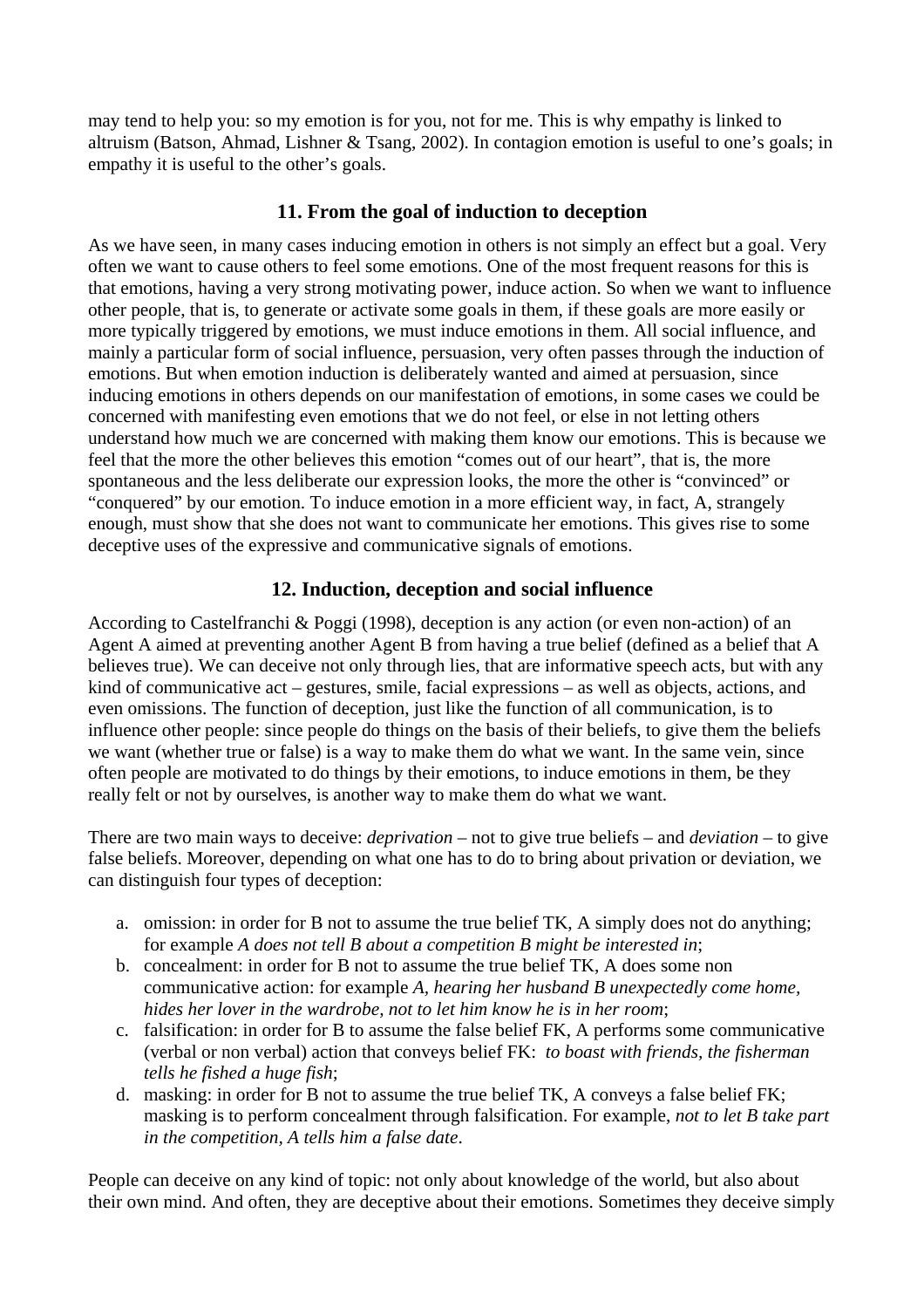because they do not want others to really know what they feel – due to reservation or to be less vulnerable; but sometimes they can deceive about their emotions in order to induce particular emotions in others. Let us see some cases of deception about emotions aimed at induction.

## **12.1. Emotion omission**

A feels an emotion E, but has the goal of not letting B know she feels it, and in order to this inhibits her expressive signals of emotion E. It is the case of the "poker face" (Ekman, 1985): to show impassibly, to pretend nothing happened. Another case of deception is deprivation, in particular, a case of omission. *Teacher A meets her colleague who she hates, but does not let her hostility leak out*. Also, these cases may have a goal of induction, and possibly a further goal of influencing the other. For example, *I may conceal my fear in order to let you feel disappointed that you did not manage to intimidate me*.

# **12.2. Emotion concealment**

A feels an emotion, but does not want B to know it, so she hides her emotional expression. For example, *A turns her head aside because she does not want B to see her cry*. This may be aimed at preventing the induction of an emotion of pity, or, on the contrary, to induce an emotion of admiration and possibly an attitude of B to interact with A on a peer level.

## **12.3. Emotion falsification (or: deceptive communication of an inexistent emotion)**

A does not feel an emotion E, but has the goal of letting B know she feels E, and in order to do this she produces a communicative signal of that emotion. This is one of the typical cases determined by Ekman's (1982) *display rules*; in terms of Castelfranchi & Poggi (1998), a case of deception by deviation, in particular a case of falsification: to give the other a belief you do not believe is true. For example, *A shows to be very sad at the funeral of a simple acquaintance*. Or else, *Teacher A meets colleague B; she is not very happy to meet him, but smiles at him*. This could be called a case of "Hypocrisy by addition": A "invents" the emotion "I am happy to see you" and communicates it deliberately.

# **12.4. Emotion masking (or: deceptive communication of a different emotion)**

A feels emotion E1, but she has the goal to have B believe that she feels emotion E2, and in order to this she produces the expressive signal of E2. This is another application of Ekman's display rules: to mask an emotion by communicating another emotion. Another case of deception by deviation, in particular a case of masking: communicating, instead of a true belief, another belief, generally false, that "hides" the true one. *The teacher hates her colleague, but when she meets her she smiles at her*. We can call it "hypocrisy by masking". Or again, *mother feels tenderness and fun for her little child's prank, but she pretends to be angry to scare him and thus to teach him he should not do it anymore*.

## **12.5. Feigned expression of emotion**

In the cases seen thus far A deceives about the content of her expression, that is, the object of A's deception are the emotions themselves; an emotion is omitted, another emotion is simulated, another one is concealed by non-communicative action or by the expression of a different emotion. In other cases, however, deception does not concern the content of the emotional expression – the emotion per se – but the communicative status of the expression itself – whether spontaneous expression or deliberate communication. Take this example: A feels an emotion; she wants B to know it, but she does not want B to know that A wants to let B know it; therefore A pretends her expression to be spontaneous, non deliberate, and pretends she does not take B into account; but she also tries to be certain that B is perceiving her expression. For example, *in order to make B feel*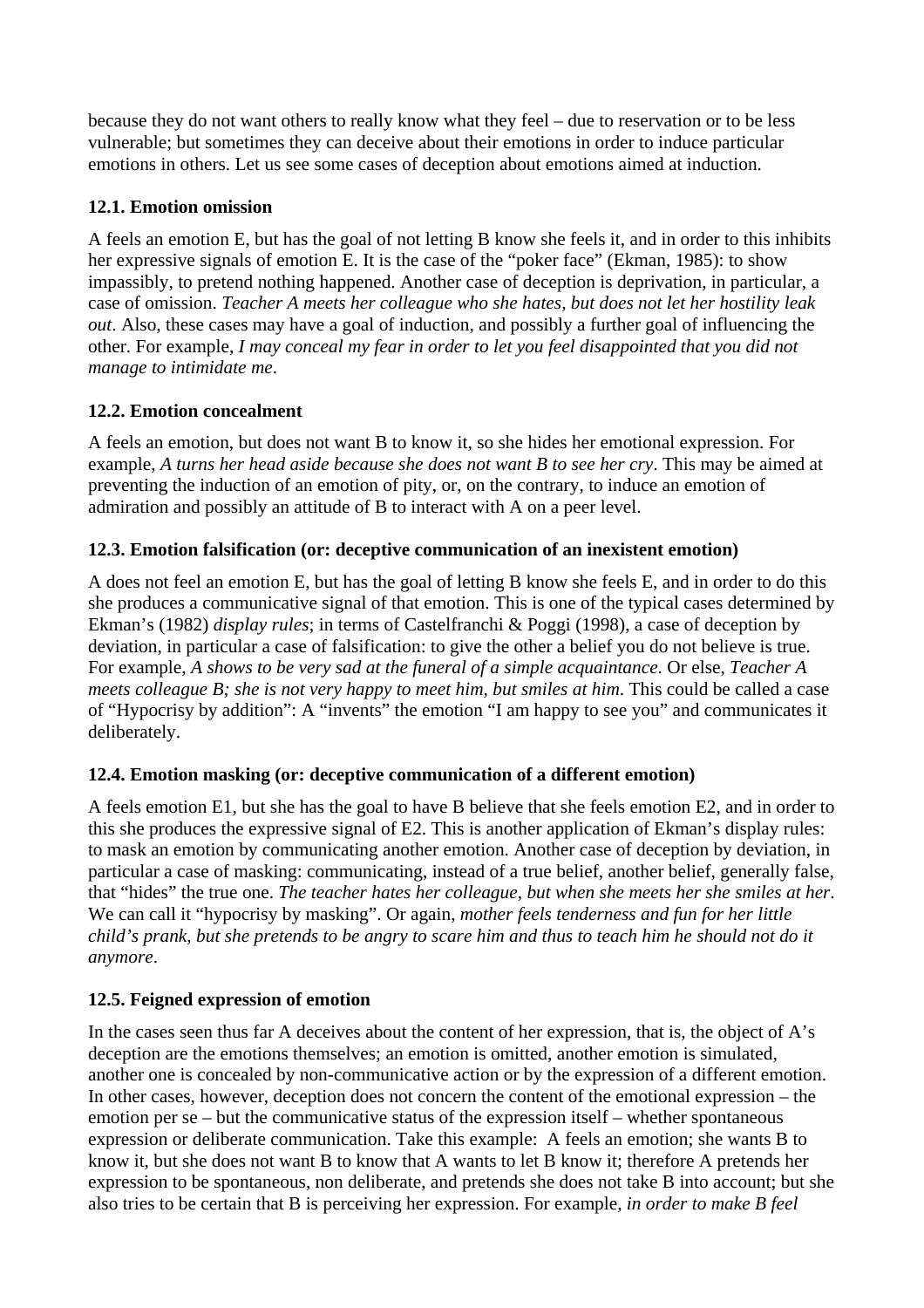*guilty, A cries silently, pretending she does not know B is seeing her*. In this case A deliberately produces an expressive signal in order to let B know of her emotion, and she acts in order to make B perceive the signal, but she does not want B to know that she wants to let him know of her emotion, nor does she want him to understand that she wants him to perceive the signal.

This is a case of deceptive expression not because A deceives about the content of the emotion (it is true that A feels an emotion, and the emotion she expresses is just the one she does feel), but because she deceives about her goal of expressing it: in fact she does not express it, but she "communicates" it in a weak sense.

As mentioned above, we distinguished a case in between bare expression and communication in a strong sense: "communication in a weak sense". We introduced this case just because sometimes A wants B to know that A is feeling an emotion, but she also specifically wants B not to know that it is just A who wants him to know this.

But what is the difference between spontaneous expression and deliberate expression?

Expression is a manifestation of mental states of an Agent that can even be triggered by a conscious goal to display them, but is more often governed by goals that are not under conscious control. Further, beside not being aware of our goal of communicating an emotion, sometimes we do not even realize that we are producing some signal of it: a bitter expression can leak from my face even if I have no intention to make my thought public; and I may come to know of my expression only when someone asks me "what's the matter with you?".

This is why non deliberate expression is felt as more genuine, just because it is not under conscious control, and thus it cannot be subject to deception.

## **13. Transmission of emotions**

We defined as emotion transmission the process through which the expression of a felt emotion by an Agent A actually induces the same or a similar emotion toward the same object in an Agent B. In fact, many of the cases above cannot be considered as transmission of emotion. First, all cases in which the emotion induced in B is in a reciprocal or complementary relation to the emotion expressed by A are ruled out. If *I tell you I esteem you to induce your esteem of me*, this is not emotion transmission, because even if the emotion is the same, the object is not; nor is it a case of emotion transmission if *I show sadness to induce your compassion*.

Furthermore, all the deceptive cases listed above cannot be defined as emotion transmission. This is clear, of course, for emotion omission (Section 12.1.) in which no emotion is expressed, even if it is felt: a necessary condition for transmission to occur is not only existence, but also expression of the emotion. Also, for emotion concealment, falsification and masking (Sections 12.2., 12.3., 12.4.), you cannot speak of transmission both if the emotion E2 induced in B is caused by the expression of emotion E2 of A but A actually feels emotion E1, and if A does not feel any emotion at all. Typical cases of emotion transmission are instead, generally, contagion and empathy. Contagion – the induction of the same or a similar emotion – is transmission both when spontaneous and when deliberate. Also deliberate contagion will count as transmission when the emotion induced, even deliberately and consciously (for instance, the politician's indignation), is really felt by the one who expresses it. As for empathy, instead, it can be considered a case of transmission only when the emotion that B empathizes with is actually felt by A, and not if, so to speak, B "over-empathizes", in that he imagines – and feels – emotions that A in fact does not feel.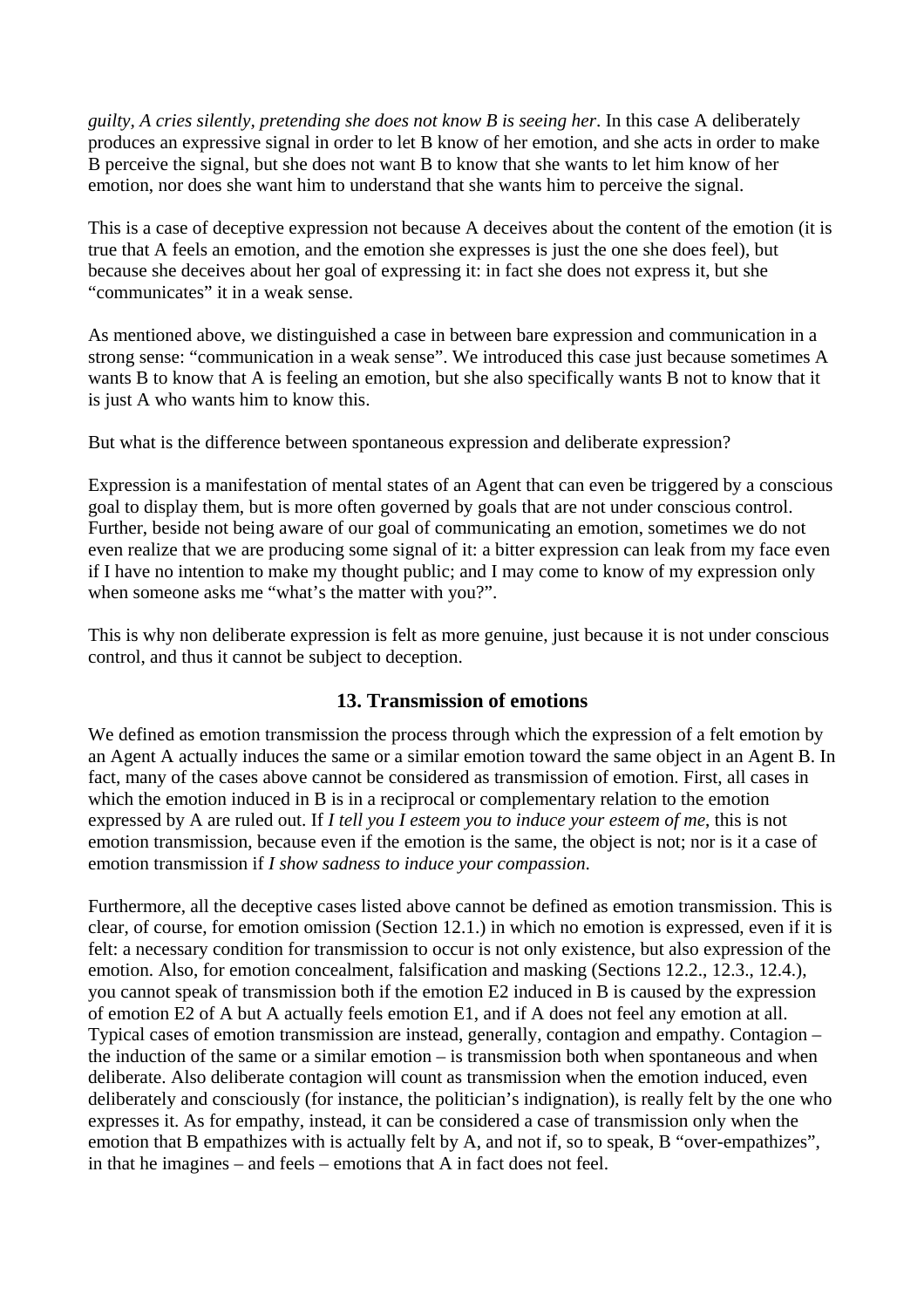Finally, as we already mentioned, we also could not talk about transmission if A does feel the emotion, but does not express it or communicate it in any way. In this case, again, it is only thanks to B's inference (not thanks to a real transmission), that the emotion felt by B is just the same as the one felt by A.

#### **14. Conclusion**

The attempt of this paper has been to define the various ways in which emotions can pass from mind to mind – and from body to body – and the function of this osmosis of emotions. An emotion is something that dwells in a specific person, and cannot be felt exactly in the same way by another person: it is me and only me in front of my emotion. Yet, an irresistible tendency holds for our emotions to pass through from one person to another. The other is important for my emotions: some of them are toward the other (in "social" emotions like love and hate, pity and tenderness, contempt and admiration), and thus for him to know what I feel toward him is important information four our present and future interaction. But in other cases, even for "solitary" emotions, the other can help me to bear them more easily, to understand them better, or he/she can share them with me. Thus emotions very often pass from mind to mind. But since their passing through can generate more emotions and new relations, and trigger action, it is important to understand and distinguish in how many ways this transfer occurs, whether through deceptive or truthful expression or communication, or through putting ourselves in the other's mind.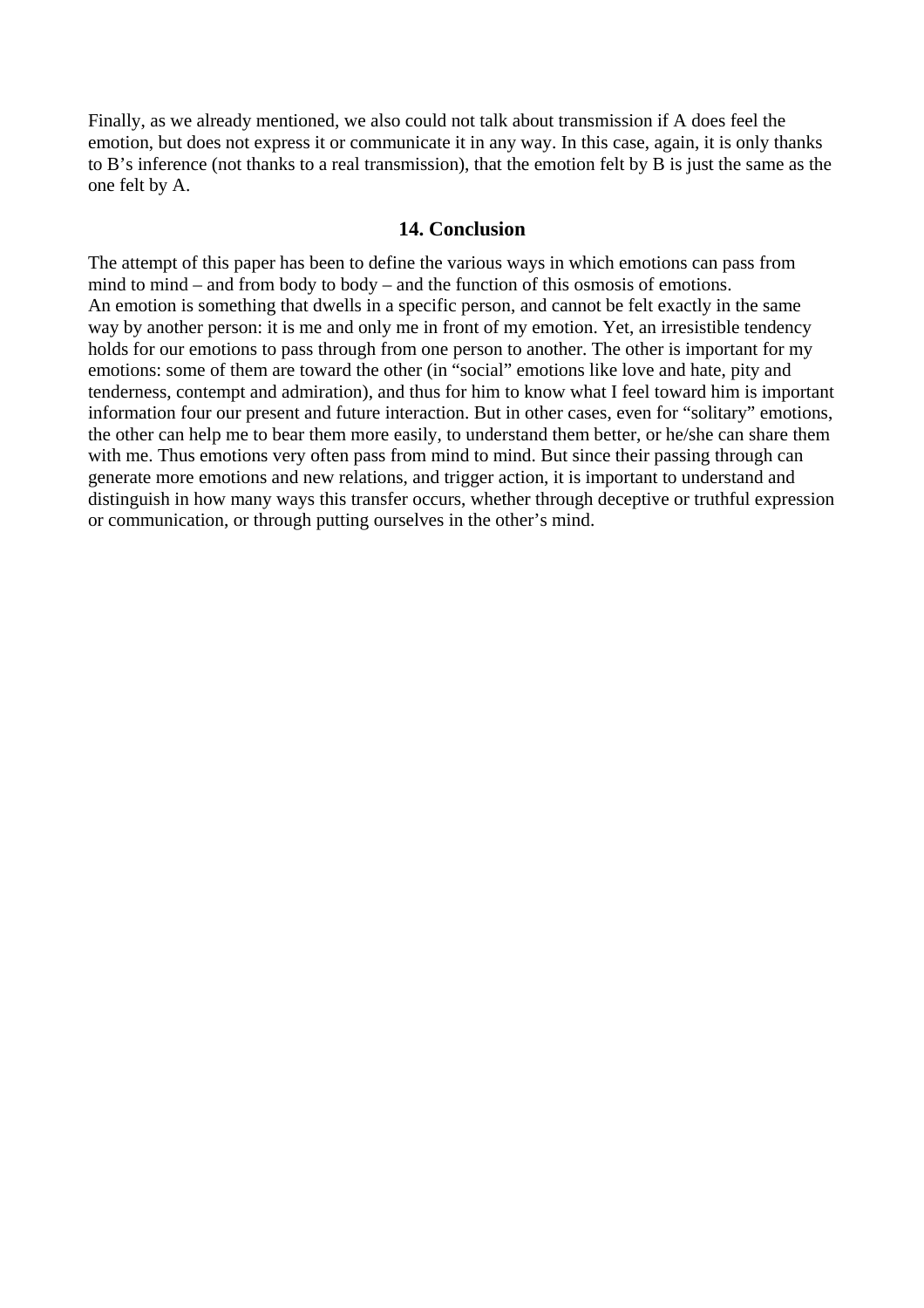**\*Acknowledgements:** Participation to the "Interacting Bodies" Conference, and preparation of this paper was in part supported by HUMAINE (European Project IST- 507422).

#### **References**

- Bonino, F., Lo Coco, A., & Tani, F. (1998). *Empatia. I processi di condivisione delle emozioni*. Firenze: Giunti.
- Carr, L., Iacoboni, M., Dubeau, M. C., Mazziotta, J. C., & Lenzi, G. L. (2003). Neural mechanisms of empathy in humans: a relay from neural systems for imitation to limbic areas. *Proceedings of the National Academy of Sciences, 100*(9), 5497-5502.
- Castelfranchi, C. (1981). Scopi esterni. *Rassegna Italiana di Sociologia, XXII*, *1*, 329-381.

Castelfranchi, C. (1988). *Che figura. Emozioni e immagine sociale*. Bologna: Il Mulino.

- Castelfranchi, C. (2000). Affective appraisal versus cognitive evaluation in social emotions and interactions. In A. Paiva (Ed.), *Affective Interactions* (pp. 76-106). Springer: Berlin.
- Castelfranchi, C., & Parisi, D. (1980). *Linguaggio, conoscenze e scopi*. Bologna: Il Mulino.
- Castelfranchi, C., & Poggi I. (1998). *Bugie, finzioni, sotterfugi. Per una scienza dell'inganno*  .Carocci, Roma.
- Conte, R., & Castelfranchi, C. (1995). *Cognitive and social action*. London: University College.
- Darwin, C. (1872). *The Expression of the Emotions in Man and Animals*. New York and London: Appleton and Company.
- Ekman, P. (1982). *Emotion in the Human Face*. Cambridge: Cambridge University Press.
- Ekman, P. (1985). *Telling lies*. New York: Norton.
- Ekman P., & Friesen W.V. (1978). *Facial Action Coding System*. Palo Alto, CA: Consulting Psychologists Press.
- Frijda, N.H. (1986). *The emotions*. Cambridge and New York: Cambridge University Press.
- Hager, J.C., & Ekman, P. (1983). The inner and outer meanings of facial expression. In J. T. Cacioppo & R. E. Petty (Eds.), *Social Psychophysiology: A Sourcebook* (pp.287-306). New York: The Guilford Press.
- Hatfield, E., Cacioppo, H.T., & Rapson, R.L. (1994). *Emotional contagion.* New York: Cambridge University Press
- Iacoboni, M., Woods, R.P., Brass, M., Bekkering, H., Mazziotta, J.C., & Rizzolatti, G. (1999). Cortical mechanisms of human imitation. Science, 286(5449), 2526-8.